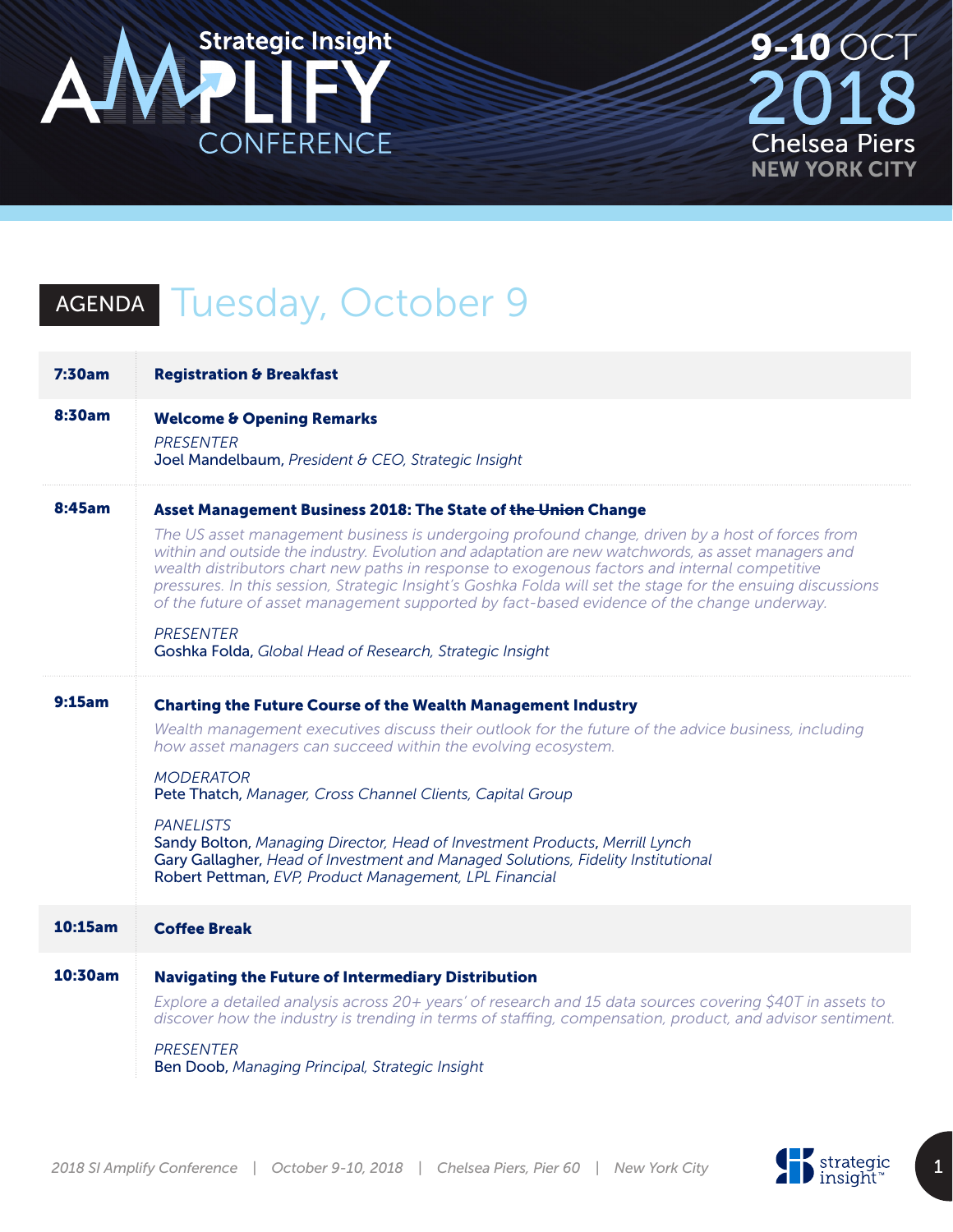| 11:00am            | <b>Intermediary Distribution: Best Practices for Success</b>                                                                                                                                                                                                                                                                                                                                                                                                                                                                                                                                                                     |                                                                                                                                                               |
|--------------------|----------------------------------------------------------------------------------------------------------------------------------------------------------------------------------------------------------------------------------------------------------------------------------------------------------------------------------------------------------------------------------------------------------------------------------------------------------------------------------------------------------------------------------------------------------------------------------------------------------------------------------|---------------------------------------------------------------------------------------------------------------------------------------------------------------|
|                    | Distribution leaders from asset managers will discuss future opportunities and challenges within the<br>intermediary marketplace and how they are preparing their teams to succeed moving forward.                                                                                                                                                                                                                                                                                                                                                                                                                               |                                                                                                                                                               |
|                    | <b>MODERATOR</b><br>Ben Doob, Managing Principal, Strategic Insight                                                                                                                                                                                                                                                                                                                                                                                                                                                                                                                                                              |                                                                                                                                                               |
|                    | <b>PANELISTS</b><br>Jim Devaney, SVP, Head of Sales Distribution, PGIM Investments<br>Jim McCoy, Senior Managing Director, National Sales Manager, Retail Distribution, Nuveen<br>John Moninger, SVP, Managing Director, Retail Sales, Eaton Vance                                                                                                                                                                                                                                                                                                                                                                               |                                                                                                                                                               |
| 12:00pm            | <b>Lunch</b>                                                                                                                                                                                                                                                                                                                                                                                                                                                                                                                                                                                                                     |                                                                                                                                                               |
| <b>1:00pm</b>      | <b>CEO Spotlight: Insights from a Distribution Leader</b>                                                                                                                                                                                                                                                                                                                                                                                                                                                                                                                                                                        |                                                                                                                                                               |
|                    | The financial service business globally is in a state of transition, precipitated by tectonic shifts in investor<br>demographics, technology advancements and evolving regulatory landscape. In the U.S.-the world's largest<br>investment market—financial advice-givers are evolving their value proposition to best meet all of the changing<br>needs. During this fireside chat, John Taft, Vice Chairman of Baird, will share his thoughts on how to build and<br>maintain a thriving personalized financial advice organization in the face of the ever changing and increasingly<br>complex financial services landscape. |                                                                                                                                                               |
|                    | <b>PRESENTER</b><br>John Taft, Vice Chairman, Baird                                                                                                                                                                                                                                                                                                                                                                                                                                                                                                                                                                              |                                                                                                                                                               |
|                    | <b>MODERATOR</b><br>Goshka Folda, Global Head of Research, Strategic Insight                                                                                                                                                                                                                                                                                                                                                                                                                                                                                                                                                     |                                                                                                                                                               |
| 1:45 <sub>pm</sub> | <b>Product Update &amp; Analytics Platform</b>                                                                                                                                                                                                                                                                                                                                                                                                                                                                                                                                                                                   |                                                                                                                                                               |
|                    | Strategic Insight's product leaders will introduce the newest enhancements to our business intelligence<br>and analytics tools.                                                                                                                                                                                                                                                                                                                                                                                                                                                                                                  |                                                                                                                                                               |
|                    | <b>PRESENTERS</b><br>Tony White, Managing Director, Strategic Insight<br>Phil Herzog, CTO, EVP, Strategic Insight<br>Rick Niedt, EVP, Enterprise Product, Strategic Insight                                                                                                                                                                                                                                                                                                                                                                                                                                                      | Charles Novicki, Product Director, Strategic Insight<br>Richard Jones, Head of EMEA Sales, Strategic Insight<br>Alex Frech, Data Scientist, Strategic Insight |
| 2:45 <sub>pm</sub> | <b>Coffee Break</b>                                                                                                                                                                                                                                                                                                                                                                                                                                                                                                                                                                                                              |                                                                                                                                                               |
| 3:00pm             | <b>Breakout Sessions</b>                                                                                                                                                                                                                                                                                                                                                                                                                                                                                                                                                                                                         |                                                                                                                                                               |
|                    | Join a deep-dive, interactive breakout session led by industry peers and colleagues. Discover operational<br>best practices, discuss key factors driving initiatives for 2019, and share which partners, resources and<br>solutions are most critical to streamlining internal functions, improving collaboration, and expediting<br>new product strategies. These roundtable-style, peer-to-peer discussions will synthesize like minds<br>and roles to facilitate better outcomes in the future.                                                                                                                               |                                                                                                                                                               |
|                    | <b>SESSION 1</b>                                                                                                                                                                                                                                                                                                                                                                                                                                                                                                                                                                                                                 | <b>SESSION 2</b>                                                                                                                                              |
|                    | Distribution & Business Intelligence Strategy Breakout                                                                                                                                                                                                                                                                                                                                                                                                                                                                                                                                                                           | Product Strategy & Analytics Breakout                                                                                                                         |
|                    | <b>MODERATORS</b><br>Ben Doob, Managing Principal, Strategic Insight<br>Chris Riggio, Managing Director, Strategic Insight                                                                                                                                                                                                                                                                                                                                                                                                                                                                                                       | <b>MODERATORS</b><br>Dennis Bowden, Managing Director, U.S. Research,<br>Strategic Insight<br>Charles Novicki, Product Director, Strategic Insight            |
|                    | <b>PANELISTS</b><br>Michael Bieselin, Head of Insights & Analytics, Invesco                                                                                                                                                                                                                                                                                                                                                                                                                                                                                                                                                      | <b>PANELISTS</b>                                                                                                                                              |

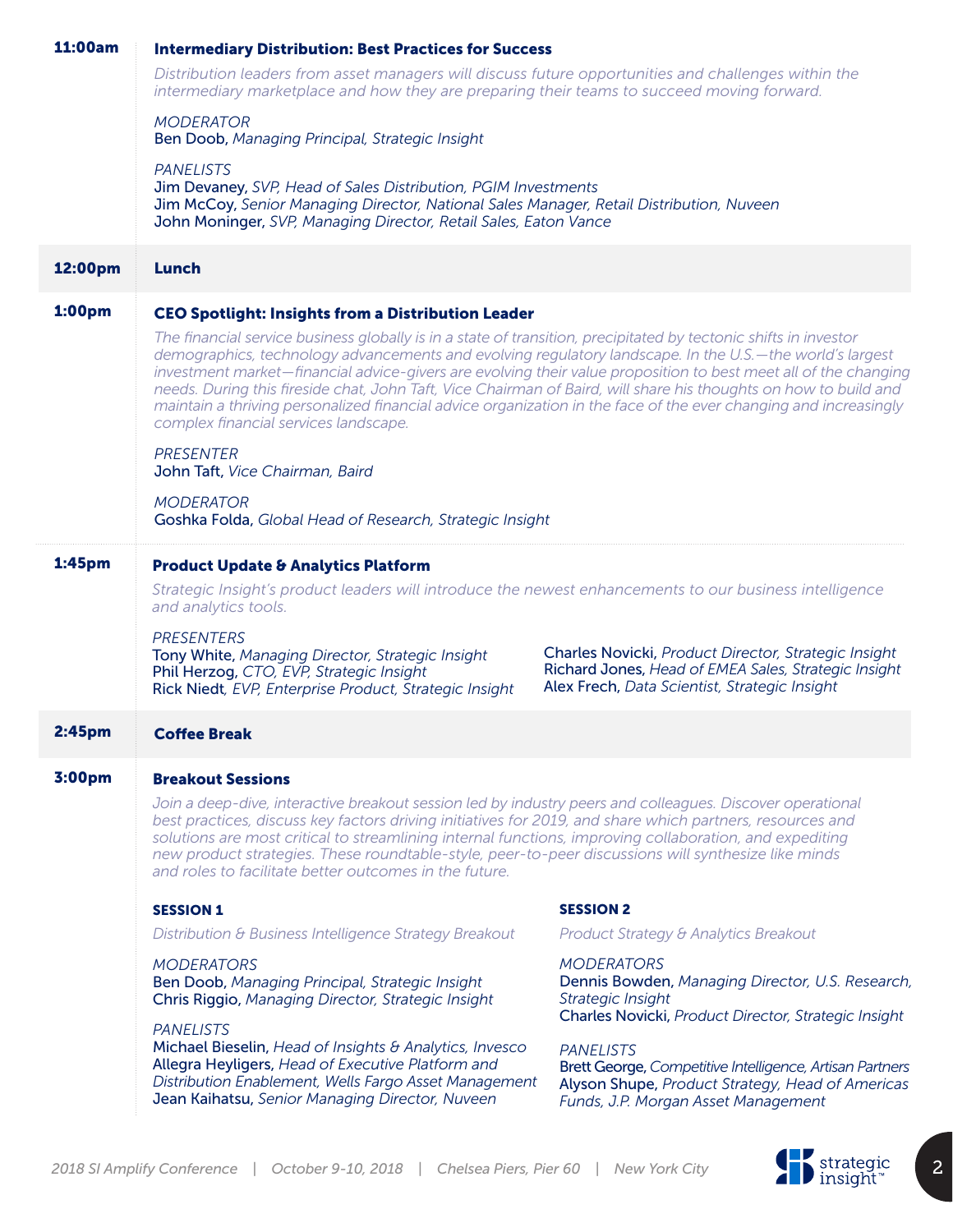| In a world of big data, firms rely on advanced analytical techniques and data scientists to mine insights<br>from the flood of information. This panel of industry leaders will share how they utilize new analytical<br>methods, advancements in artificial intelligence and machine learning to better engage clients through<br>custom-tailored outreach and messaging strategies. Learn how firms organize their analytical teams,<br>measure ROI on analytical projects, and many more topical issues.<br><b>MODERATOR</b> |  |
|---------------------------------------------------------------------------------------------------------------------------------------------------------------------------------------------------------------------------------------------------------------------------------------------------------------------------------------------------------------------------------------------------------------------------------------------------------------------------------------------------------------------------------|--|
|                                                                                                                                                                                                                                                                                                                                                                                                                                                                                                                                 |  |
| <b>Tim Kresl</b> , Strategic Advisor, Strategic Insight                                                                                                                                                                                                                                                                                                                                                                                                                                                                         |  |
| PANELISTS<br><b>Jeremy O'Shea, Head of Global Sales Analytics, Legg Mason</b><br>John Porter, Capability Director, Predictive and Behavioral Analytics, Invesco<br>Sid Ratna, Global Head - Information Management, J.P. Morgan                                                                                                                                                                                                                                                                                                 |  |
| 4:50 <sub>pm</sub><br><b>Closing Remarks</b>                                                                                                                                                                                                                                                                                                                                                                                                                                                                                    |  |
| PRESENTER<br>Goshka Folda, Global Head of Research, Strategic Insight                                                                                                                                                                                                                                                                                                                                                                                                                                                           |  |
| <b>Networking Cocktail Reception</b><br>5:00pm                                                                                                                                                                                                                                                                                                                                                                                                                                                                                  |  |

## AGENDA Wednesday, October 10

| 8:00am  | <b>Breakfast</b>                                                                                                                                                                                                                                                                                                                                                                                                                                                                                                                                                                                                                                                                                                       |
|---------|------------------------------------------------------------------------------------------------------------------------------------------------------------------------------------------------------------------------------------------------------------------------------------------------------------------------------------------------------------------------------------------------------------------------------------------------------------------------------------------------------------------------------------------------------------------------------------------------------------------------------------------------------------------------------------------------------------------------|
| 9:00am  | Day 2 Welcome & Opening Remarks<br>PRESENTER<br>Chris Riggio, Managing Director, Strategic Insight                                                                                                                                                                                                                                                                                                                                                                                                                                                                                                                                                                                                                     |
| 9:15am  | <b>Asset Management Industry of Tomorrow</b><br>Continuing the theme of an industry in flux, join top executives as they brainstorm about the future of<br>the asset management business. From product and pricing strategies, new-and unexplored-sources of<br>revenues, through refined distribution strategies to expanded target markets local and foreign, executives<br>will challenge the audience to think out of the box to plot the industry's expansionary path for the future.<br><b>PRESENTER</b><br>Goshka Folda, Global Head of Research, Strategic Insight<br><b>PANELISTS</b><br>Nadeem Khan, Head of Corporate Strategy & Development, Capital Group<br>Steve Witthuhn, Managing Director, BlackRock |
| 10:15am | <b>Key Product Strategy Considerations for an Evolving Market</b><br>Led by findings highlighted in Strategic Insight's most read research and perspectives, understand key<br>forces impacting product strategy today and in the future. Dive deep into evolving investor demand<br>characteristics, new product development considerations, and understand trends in pricing strategies.<br><b>PRESENTER</b><br>Dennis Bowden, Managing Director, U.S. Research, Strategic Insight                                                                                                                                                                                                                                   |
| 10:45am | <b>Coffee Break</b>                                                                                                                                                                                                                                                                                                                                                                                                                                                                                                                                                                                                                                                                                                    |